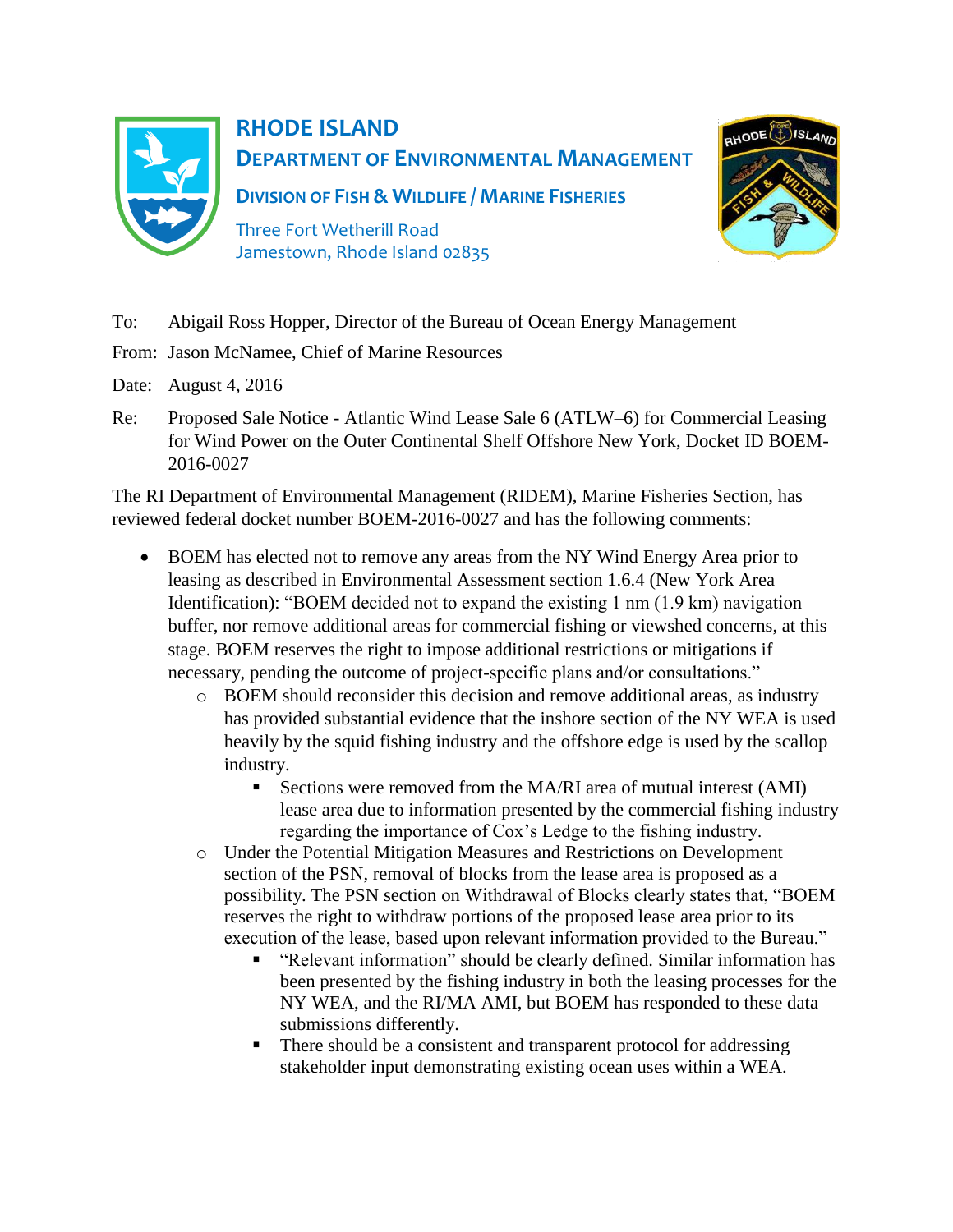- Stakeholders have expressed objections to the NY WEA project moving forward in the leasing process due to fears that their input has not been considered in the decisionmaking process.
	- o Fishing industry participants have submitted confidential fishing location information and have stated multiple times on record that the estimates of fishery exposure prepared by BOEM/NOAA Fisheries are inaccurate. Nevertheless, BOEM has moved forward in the leasing of the NY WEA with no documentation of how stakeholder input was addressed, if at all.
	- o When the RIDEM Director makes a decision through the Rhode Island Marine Fisheries Council process, a Director Decision Memo is prepared to outline exactly why the final decision was made and how relevant input was considered/accounted for. RIDEM recommends that BOEM create a similar process to ensure that all stakeholder concerns are addressed in making decisions and that the public is informed of why and how BOEM arrived at that choice. A decision document could be uploaded to the BOEM website; it would not need to be posted in the Federal Register.
- Fisheries are one of the largest existing ocean uses within the NY WEA. Therefore, a fisheries working group should be created for this this WEA, as well as other and future WEAs.
	- o The RI/MA AMI project includes a Fishermen's Advisory Board (FAB) and a Habitat Advisory Board through the Rhode Island Ocean Special Area Management Plan (OceanSAMP). The FAB serves to provide advice on potential adverse impacts of offshore development on commercial and recreational fishermen and fisheries activities, and on issues including, but not limited to, the evaluation and planning of project locations, arrangements and alternatives; micro-siting of individual structures; access limitations; and measures to mitigate the potential impacts of such projects.
	- o The RIDEM recommends that BOEM create project specific fisheries advisory panels with open membership to ensure that all affected fisheries have an opportunity to provide input at all milestones of leasing and development.
- The United States Coast Guard (USCG) has provided input regarding the safety of possible development between shipping lanes, but BOEM has not followed USCG recommendations.
	- o The USCG recommends a minimum of 2 nautical miles between shipping lanes and stationary structures, as well as a boundary between shipping lane entrances/exits and structures of at least 5 nautical miles. BOEM's preferred alternative is to lease an area with a 1 nautical mile buffer between the shipping lanes and the area where stationary structures may be installed.
	- o While the USCG does not have any legal authority through BOEM's OCS leasing process, USCG expertise and recommendations should be abided by BOEM in order to prevent possible collisions or allisions. USCG expertise on renewable energy and installation of fixed structures stems from at-sea experience and discussions with marine managers in countries with existing wind farms. Therefore, BOEM should treat the USCG's Marine Planning Guidelines (MPG) as requirements, rather than as suggestions.